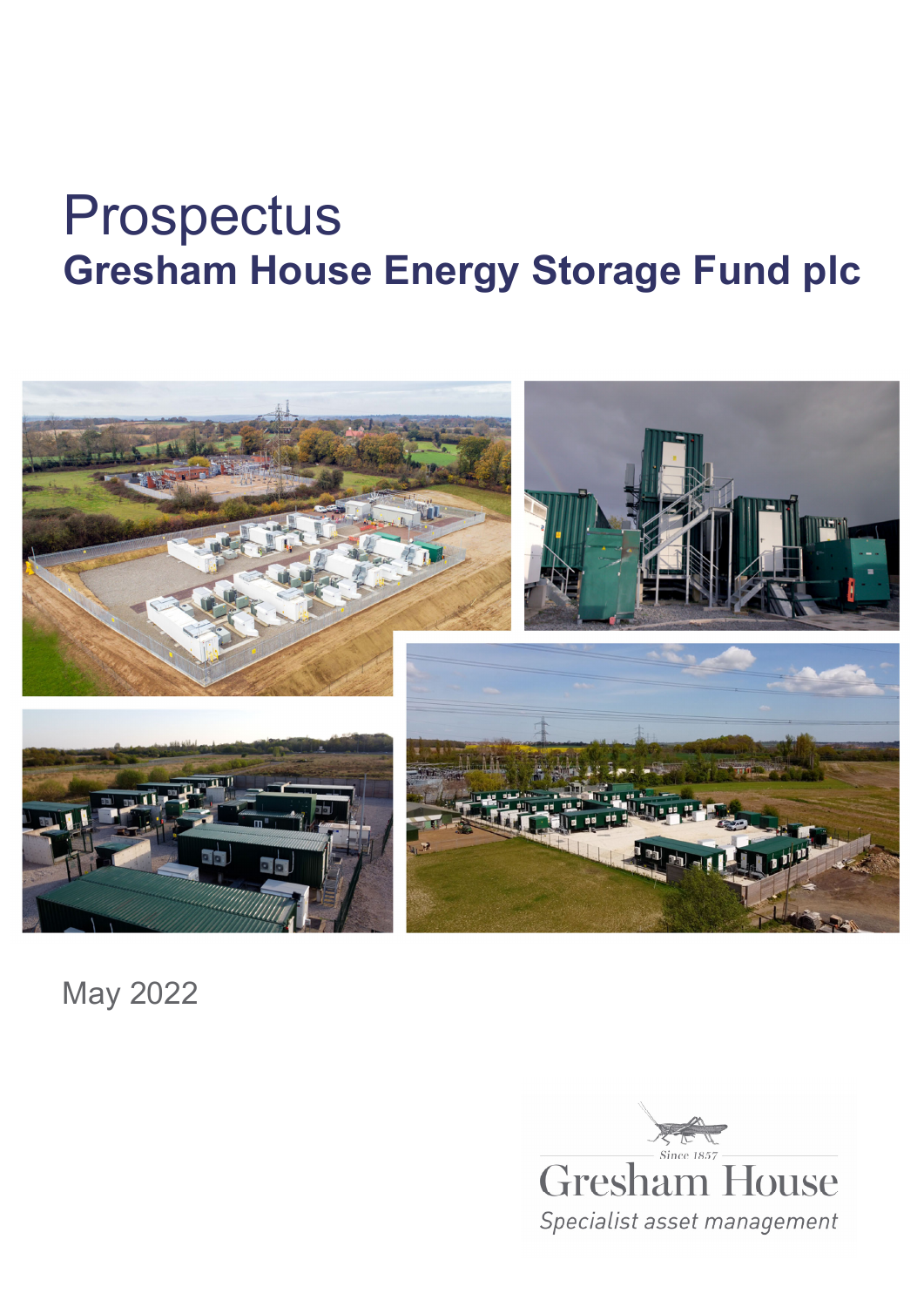# **SUMMARY**

#### Section A – Introduction and Warnings

This Summary should be read as an introduction to the Securities Note and Registration Document (together with this Summary, the "Prospectus"). Any decision to invest in the securities should be based on consideration of the Prospectus as a whole by the investor. The investor could lose all or part of the invested capital. Civil liability attaches only to those persons who have tabled the summary including any translation thereof, but only if the summary is misleading, inaccurate or inconsistent when read together with the other parts of the Prospectus or it does not provide, when read together with the other parts of the Prospectus, key information in order to aid investors when considering whether to invest in such securities. You are about to purchase a product that is not simple and may be difficult to understand.

| Name and ISIN of the securities:                         | Ordinary Shares of 1p each in the capital of the Company and C Shares of 1p<br>each in the capital of the Company. The ISIN of the Ordinary Shares is<br>GB00BFX3K770 and the SEDOL is BFX3K77.                                                                                             |
|----------------------------------------------------------|---------------------------------------------------------------------------------------------------------------------------------------------------------------------------------------------------------------------------------------------------------------------------------------------|
| <b>Identity of issuer:</b>                               | Gresham House Energy Storage Fund plc, a public limited company<br>incorporated in England and Wales with company registration number<br>11535957 and whose registered address is at The Scalpel, 18th Floor,<br>52 Lime Street, London EC3M 7AF, LEI: 213800MSJXKH25C23D82.                |
| Identity of offeror of the securities:                   | Other than the Company, there are no other persons or entities offering to sell<br>new Ordinary Shares or new C Shares in the programme under which the<br>Company intends to issue new Ordinary Shares and/or new C Shares<br>("New Shares") in tranches (the "Share Issuance Programme"). |
| Identity of competent authority<br>approving prospectus: | The Financial Conduct Authority of 12 Endeavour Square, London E20 1JN.<br>Telephone number: +44 20 7066 1000.                                                                                                                                                                              |
| Date of approval of Prospectus:                          | 25 May 2022                                                                                                                                                                                                                                                                                 |

# Section B – Key Information on the Issuer

### Who is the issuer of the securities?

The Company is a public limited company incorporated in England and Wales (company number: 11535957, LEI: 213800MSJXKH25C23D82), whose registered address is at The Scalpel, 18th Floor, 52 Lime Street, London EC3M 7AF, and is a closed-ended investment company with an indefinite life. The Company is registered as an investment company under section 833 of the Companies Act 2006 (as amended) (the "Act") and is an investment trust under section 1158 of the Corporations Tax Act 2010 (as amended). The Company is also an alternative investment fund for the purposes of the UK version of the Alternative Investment Fund Managers Directive (2011/61/ EU), as it forms part of the law of England and Wales by virtue of the European Union (Withdrawal) Act 2018, as amended, as further amended by UK legislation from time to time ("AIFMD") and subject to the disclosure guidance and transparency rules made by the FCA under Part VI of the Financial Services and Markets Act 2000 ("FSMA").

The Company seeks to provide investors with an attractive and sustainable dividend over the long term by investing in a diversified portfolio of utility scale energy storage systems, which utilise batteries and may also utilise generators, located in Great Britain and the Overseas Jurisdictions.

The board of directors of the Company comprises John S. Leggate CBE FREng (Chair), Duncan Neale, Catherine Pitt and David Stevenson. Gresham House Asset Management Limited has been appointed to act as the alternative investment fund manager of the Company in compliance with the provisions of the AIFM Rules.

As at the close of business on 24 May 2022 (being the latest practicable date prior to the publication of the Prospectus), the following parties were known to be the Company's major Shareholders:

| <b>Shareholder</b>                     | Number of<br><b>Ordinary Shares</b> | % of issued<br><b>Ordinary Share</b><br><b>Capital</b> |
|----------------------------------------|-------------------------------------|--------------------------------------------------------|
| Sarasin & Partners LLP                 | 42,939,265                          | 9.81                                                   |
| Schroder Investment Management Limited | 27,922,680                          | 6.38                                                   |
| Border to Coast Pensions Partnership   | 27,105,757                          | 6.19                                                   |
| Gresham House plc                      | 26,859,422                          | 6.13                                                   |
| Gravis Capital Management              | 23,857,210                          | 5.45                                                   |
| Close Asset Management Limited         | 20,967,340                          | 4.79                                                   |
| <b>CCLA Investment Management Ltd</b>  | 19,139,455                          | 4.37                                                   |
| Newton Investment Management Limited   | 17,955,613                          | 4.10                                                   |
| JM Finn & Co                           | 16,515,653                          | 3.77                                                   |
| Mr Benjamin Guest                      | 14,383,826                          | 3.29                                                   |
| Quilter Cheviot Investment Management  | 13,199,884                          | 3.01                                                   |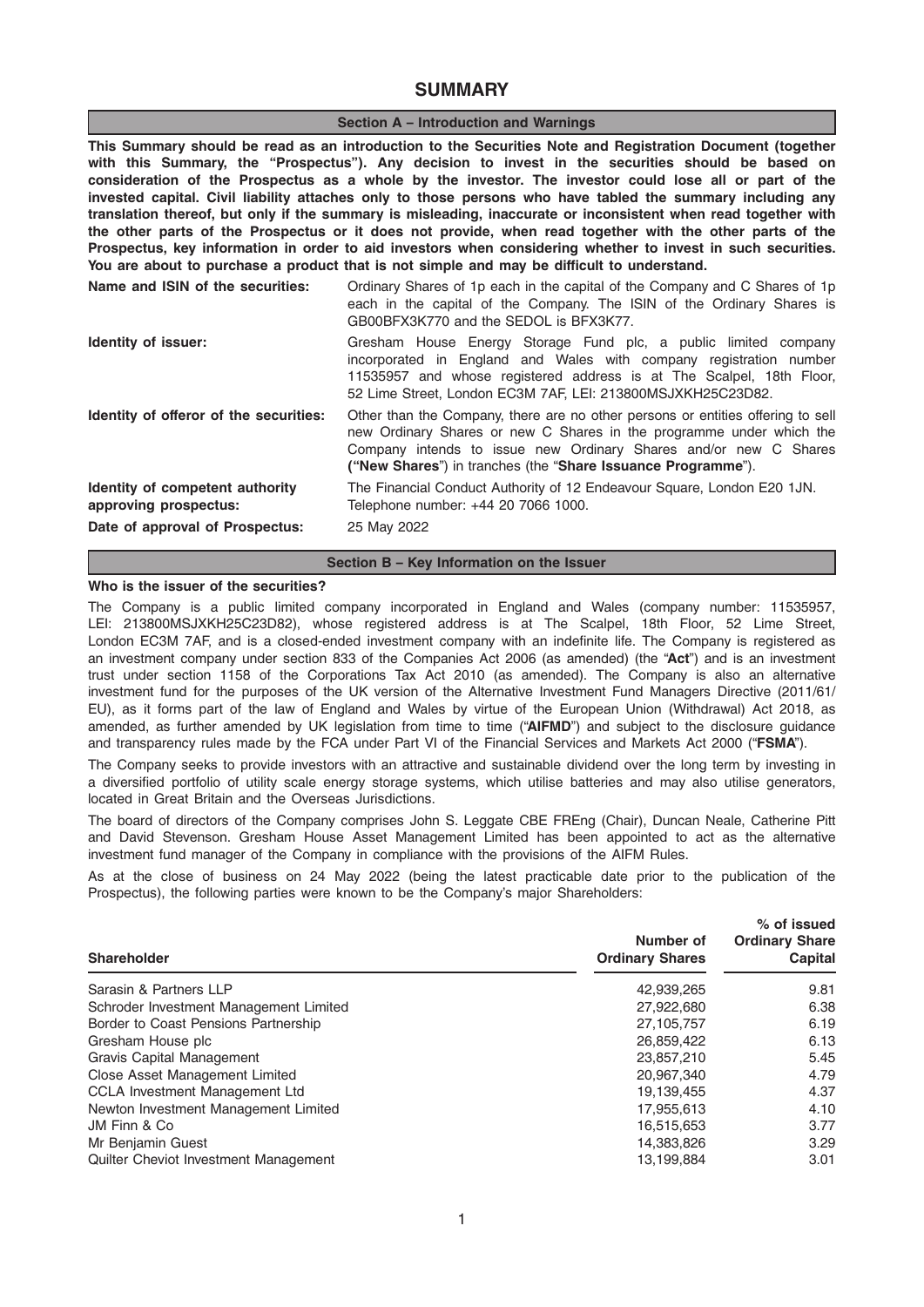Save as set out in the table immediately above, as at the close of business on 24 May 2022 (being the latest practicable date prior to the publication of the Prospectus), the Company is not aware of any person who, immediately following the initial admission of any New Shares to trading on the Specialist Fund Segment, could, directly or indirectly, jointly or severally, exercise control over the Company or any person who would be directly or indirectly interested in three per cent. or more of the Company's issued share capital.

The statutory auditor for the Company is BDO UK LLP of 55 Baker Street, London W1U 7EU.

#### What is the key financial information regarding the issuer?

The selected historical financial information set out below, which has been prepared under IFRS-UK, has been extracted without material adjustment from the audited financial statements of the Company for the financial year ended 31 December 2021:

### Table 1: Additional information relevant to closed ended funds

| <b>Share Class</b>              | <b>Total NAV</b><br>(£m)* | NAV per<br>share $(p)^*$                                                                                                                                                                                                                                                                                                                                                                                                                               | <b>Historical performance</b>                                                                                                                                                                                                                                           |
|---------------------------------|---------------------------|--------------------------------------------------------------------------------------------------------------------------------------------------------------------------------------------------------------------------------------------------------------------------------------------------------------------------------------------------------------------------------------------------------------------------------------------------------|-------------------------------------------------------------------------------------------------------------------------------------------------------------------------------------------------------------------------------------------------------------------------|
| <b>Ordinary Shares</b><br>511.7 |                           | 116.86                                                                                                                                                                                                                                                                                                                                                                                                                                                 | Financial year ended 31 December 2021                                                                                                                                                                                                                                   |
|                                 |                           | Growth in total NAV and NAV per share was primarily driven by cash<br>generated in excess of dividends, upward revaluation of projects<br>(acquired and owned for at least 60 days) and by projects acquired<br>pre-construction and expected to commission within nine months.<br>Improving trading forecasts and a reduction in the discount rate for<br>merchant income from 11.1 per cent. to 10.85 per cent. also<br>contributed to the increase. |                                                                                                                                                                                                                                                                         |
|                                 |                           |                                                                                                                                                                                                                                                                                                                                                                                                                                                        | The underlying investment portfolio generated revenues <sup>*</sup> of<br>£51.4 million and EBITDA of £42.5 million, an increase of 172 per<br>cent. over 2020.                                                                                                         |
|                                 |                           |                                                                                                                                                                                                                                                                                                                                                                                                                                                        | Total dividend of 7 pence for the financial year, as targeted.                                                                                                                                                                                                          |
|                                 |                           |                                                                                                                                                                                                                                                                                                                                                                                                                                                        | As at 31 December 2021, the Ordinary Share price had delivered a<br>return of 51.5 per cent. on the IPO issue price of £1. Ordinary<br>Shares have consistently traded on the London Stock Exchange at<br>a premium to the reported NAV per Ordinary Share during 2021. |

————— This information is accurate as at 31 December 2021

#### Table 2: Income statement for closed ended funds

|                                                 | For the year<br>ended 31 Dec<br>2021<br>(E'000) | For the year<br>ended 31 Dec<br>2020<br>(E'000) |
|-------------------------------------------------|-------------------------------------------------|-------------------------------------------------|
| Total income                                    | 85,828                                          | 23,352                                          |
| Profit/(loss) before tax                        | 80,392                                          | 18,710                                          |
| Performance fee                                 | N/A                                             | N/A                                             |
| Investment manager fee                          | 4,053                                           | 2,400                                           |
|                                                 | For the year<br>ended 31 Dec<br>2021            | For the year<br>ended 31 Dec<br>2020            |
|                                                 | p                                               | p                                               |
| Earnings per ordinary share (basic and diluted) | 20.59                                           | 7.79                                            |

Financial performance of the underlying investment portfolio contributes to the valuation of investments through growth in working capital balances. Earnings greater than forecasted in prior valuations will increase valuations and hence NAV.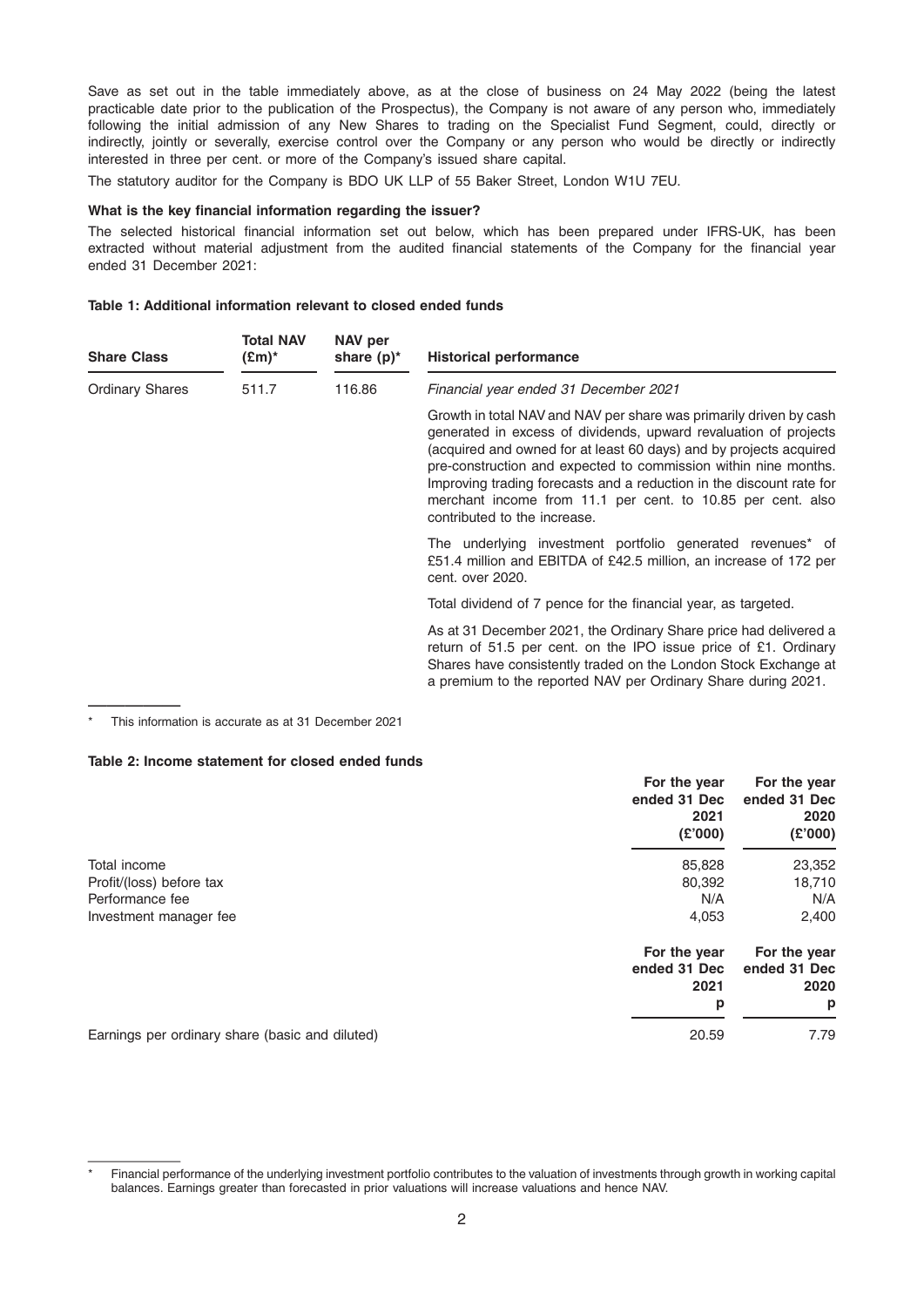### Table 3: Balance sheet for closed ended funds

|                                         | As at<br>31 Dec 2021 | As at<br>31 Dec 2020 |
|-----------------------------------------|----------------------|----------------------|
| Total Net Assets (£'000)                | 511.671              | 358,890              |
| Leverage ratio (as a percentage of GAV) |                      |                      |

The auditor's report on the Company's financial statements for the year ended to 31 December 2021 incorporated by reference in this Prospectus was unqualified.

As at 31 March 2022, being the last valuation date of the Company, the Company's NAV was £577.5 million or 131.89p per Ordinary Share. The Manager currently expects NAV per share to increase to 140p-145p by 30 June 2022.\*

#### What are the key risks that are specific to the issuer?

The key risk factors relating to the Company are:

- Increases in electric vehicle manufacture and battery storage deployment globally, coupled with the ongoing COVID-19 pandemic, continue to exacerbate supply chain constraints which can drive up inflation and costs for raw materials and component parts. The current strain on supply chains is caused by, among other things (a) global and/or regional travel restrictions and ongoing local lockdowns in China, (b) the Russia invasion of the Ukraine and the ongoing COVID-19 pandemic, as well as the fallout effects of Brexit. Supply chain constraints could in the future materially adversely impact the construction of ESS Project Companies, and therefore could adversely affect the ability of the Company to deliver income and capital returns to Shareholders.
- The Group is reliant on Gresham House and third-party service providers to carry on its business and a failure by one or more service providers may materially disrupt the business of the Company. Furthermore, the Portfolio requires significant management time and resource to be provided by, among others, Gresham House in order to enable the Company to meet its investment objective.
- The use of leverage by the Company may increase the volatility of returns and providers of leverage would rank ahead of investors in the Company in the event of insolvency.
- If the growth of renewable energy does not continue as expected (for example, due to low energy prices, reduced Government support, increased deployment of non-renewable/fossil fuel generating capacity such as gas fired or nuclear power stations, or increased imports from cross-channel interconnectors), or if the intermittency on the system is reduced (for example, due to new baseload renewable technologies increasing in prevalence, or increased number of generation stations with their own storage solutions incorporated) this will have an adverse impact on the Company's prospects and performance.
- The Project Companies rely on third-party professionals and independent contractors and other service providers. In the event that such contracted third parties are not able to fulfil their obligations or otherwise fail to perform to standard, the ESS Project Companies may be forced to seek recourse against such parties, provide additional resources to undertake their work, or to engage other companies to undertake their work. This could have a material adverse effect on the Company's NAV and revenues and returns to Shareholders.
- The Company depends on the diligence, skill and judgment of the Gresham House Group's investment professionals and developers. The Company's future success depends on the continued service of these individuals, who are not obliged to remain employed by, or contractually bound to perform services for, the Gresham House Group. In the event of a departure of a key Gresham House Group employee, there is no guarantee that the Gresham House Group would be able to recruit a suitable which could adversely affect the Company's NAV and revenues and returns to Shareholders.
- If non-storage technologies, other than lithium-ion battery technology enters the market with the ability to provide similar services to a lithium-ion battery at a lower cost, this could have a material adverse impact on the financial performance of the Company.
- When FFR contracts expire, the SPVs may not be able to secure replacement contracts (or sufficiently attractive terms for replacement contracts) in the competitive allocation process, and consequently may not be able to use the energy storage systems at their maximum capacity and capabilities.
- The Company cannot guarantee that electricity market price volatility will be at levels or frequency which will allow the Company to generate projected revenue levels or rates of return on the energy storage systems within its Portfolio. A significant drop in volatility of market prices for electricity whilst the Group is pursuing this future revenue stream would have an adverse effect on the Company's NAV and revenues and returns to **Shareholders**

This range is intended to allow for minor changes in commissioning schedules, fluctuations in revenue assumptions provided by third party consultants as well as potential changes to the consumer price index and the retail price index assumptions not yet included in valuation models following the recent surge in inflation.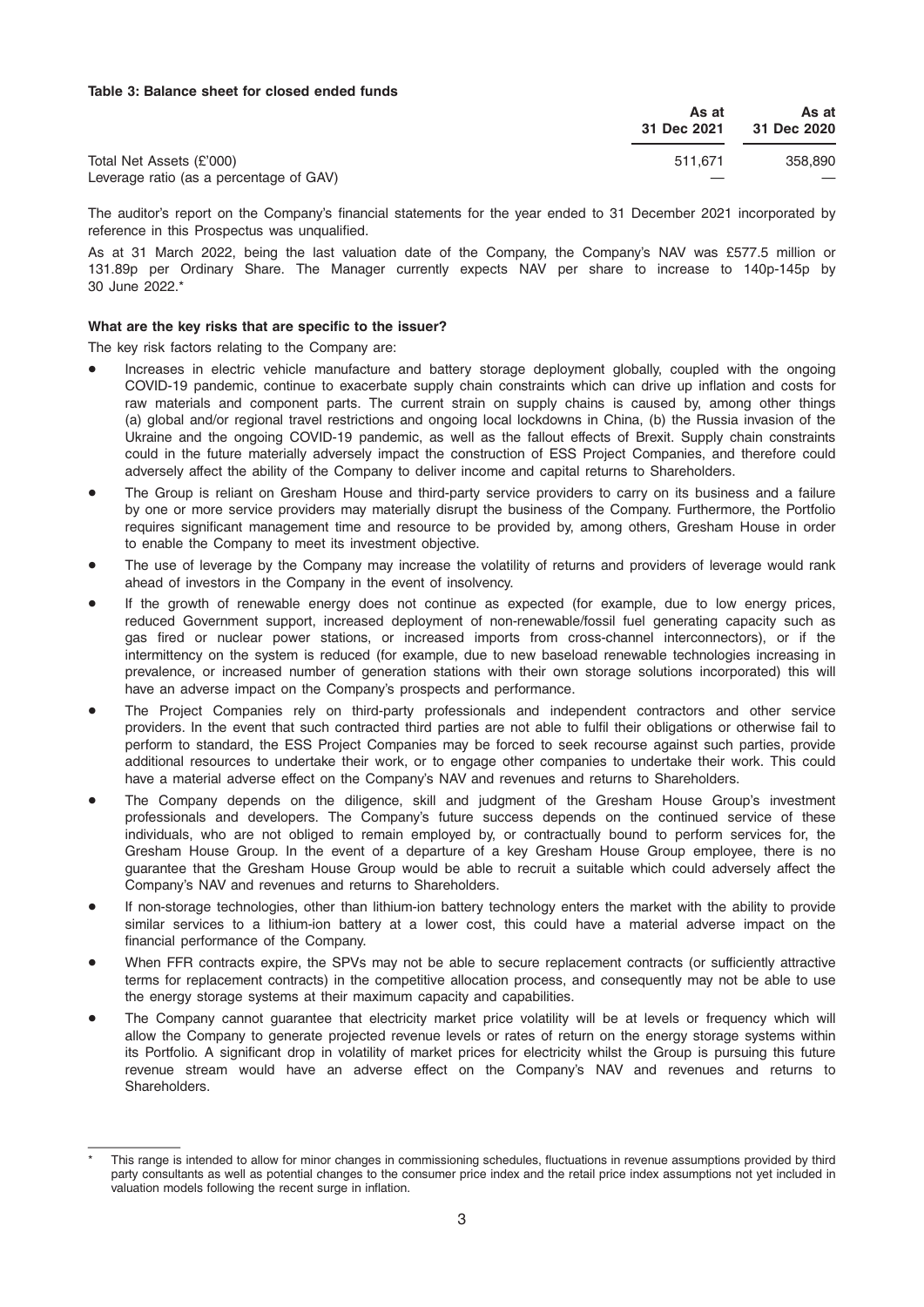- The Company's investment policy is limited to investment in energy storage infrastructure, which will principally operate in Great Britain, but may also be located in the Overseas Jurisdictions. This means that the Group has a significant concentration risk relating to the UK's energy storage infrastructure sector. Significant concentration of investments in any one sector may result in greater volatility in the value of the Group's investments and consequently the NAV, and may materially and adversely affect the performance of the Company and returns to Shareholders.
- The Company may acquire Ready to Build Projects or the rights to acquire Ready to Build Projects, without the protection of an acquisition structure where almost all the consideration is paid at commissioning and in the interim period the Company would benefit from a put option to return the project to the seller. As a result, the Company may be exposed to certain risks associated with owning or funding a Ready to Build Project prior to commissioning, such as cost overruns, construction delay and construction defects which may be outside the Company's control and which could result in the anticipated returns of the Company from acquisition of such Ready to Build Projects adversely affected or the Company being unable to commission all or some of the Ready to Build Projects.

### Section C – Key Information on the Securities

## What are the main features of the securities?

## Ordinary Shares and C Shares and the rights attaching to them

As at the close of business on 24 May 2022 (being the latest practicable date prior to the publication of the Prospectus), the Company had 437,842,078 Ordinary Shares in issue. The Company has no partly paid Ordinary Shares in issue and no C Shares in issue.

The Share Issuance Programme will comprise up to 400 million New Shares, in aggregate, comprising Ordinary Shares of 1p each in the capital of the Company, having ISIN GB00BFX3K770, and may comprise C Shares of 1p each in the capital of the Company. The ISIN of any tranche of C Shares that may be issued under the Share Issuance Programme is not known at the date of the Prospectus and will be announced by way of RIS Announcement at the appropriate time. The currency of the New Shares is pounds Sterling.

#### Rights attaching to the Ordinary Shares and the C Shares

#### Ordinary Shares **C Shares** C Shares

| <b>Dividends</b>         | The holders of the Ordinary Shares shall be<br>entitled to receive, and to participate in, any<br>dividends declared in relation to the Ordinary<br>Shares that they hold, after taking into account<br>any dividends attributable to any C Shares in<br>issue.           | The holders of the C Shares shall be entitled to<br>receive, and to participate in, any dividends<br>declared in relation to the C Shares, from time<br>to time proportionate to the amounts paid or<br>credited as paid in relation to the tranche of<br>C Shares that they hold. |
|--------------------------|---------------------------------------------------------------------------------------------------------------------------------------------------------------------------------------------------------------------------------------------------------------------------|------------------------------------------------------------------------------------------------------------------------------------------------------------------------------------------------------------------------------------------------------------------------------------|
| <b>Voting rights</b>     | Holders of Ordinary Shares are entitled to attend<br>and vote at all general meetings of the Company<br>and, on a poll, one vote for each Ordinary Share<br>held.                                                                                                         | Holders of C Shares are entitled to attend and<br>vote at all general meetings of the Company and,<br>on a poll, one vote for each C Share held.                                                                                                                                   |
| <b>Return of Capital</b> | On a winding-up, provided the Company has<br>satisfied all its liabilities, the holders of Ordinary<br>Shares shall be entitled to all of the surplus<br>assets of the Company, after taking account of<br>any net assets attributable to any C Shares in<br><b>ISSUA</b> | On a winding-up, provided the Company has<br>satisfied all its liabilities, the holders of C Shares<br>shall be entitled to all of the surplus assets<br>attributable to the relevant tranche of C Shares.                                                                         |

#### Restrictions on the free transferability of Ordinary Shares

The Board may, in its absolute discretion, and without giving a reason, refuse to register a transfer of any New Share in certificated form or uncertificated form (subject to the Articles) which is not fully paid and on which the Company has a lien provided that this would not prevent dealings in the New Shares of that class from taking place on an open and proper basis on the London Stock Exchange.

In addition, the Board may refuse to register a transfer of New Shares if (i) in the case of certificated New Shares: (a) it is in respect of more than one class of shares, (b) it is in favour of more than four joint transferees or (c) it is delivered for registration to the registered office of the Company or such other place as the Board may decide and is not accompanied by the certificate of the shares to which it relates and such other evidence of title as the Board may reasonably require.

The Board may decline to register a transfer of an uncertificated share which is traded through the CREST UK system in accordance with the CREST Regulations where, in the case of a transfer to joint holders, the number of joint holders to whom uncertificated shares is to be transferred exceeds four.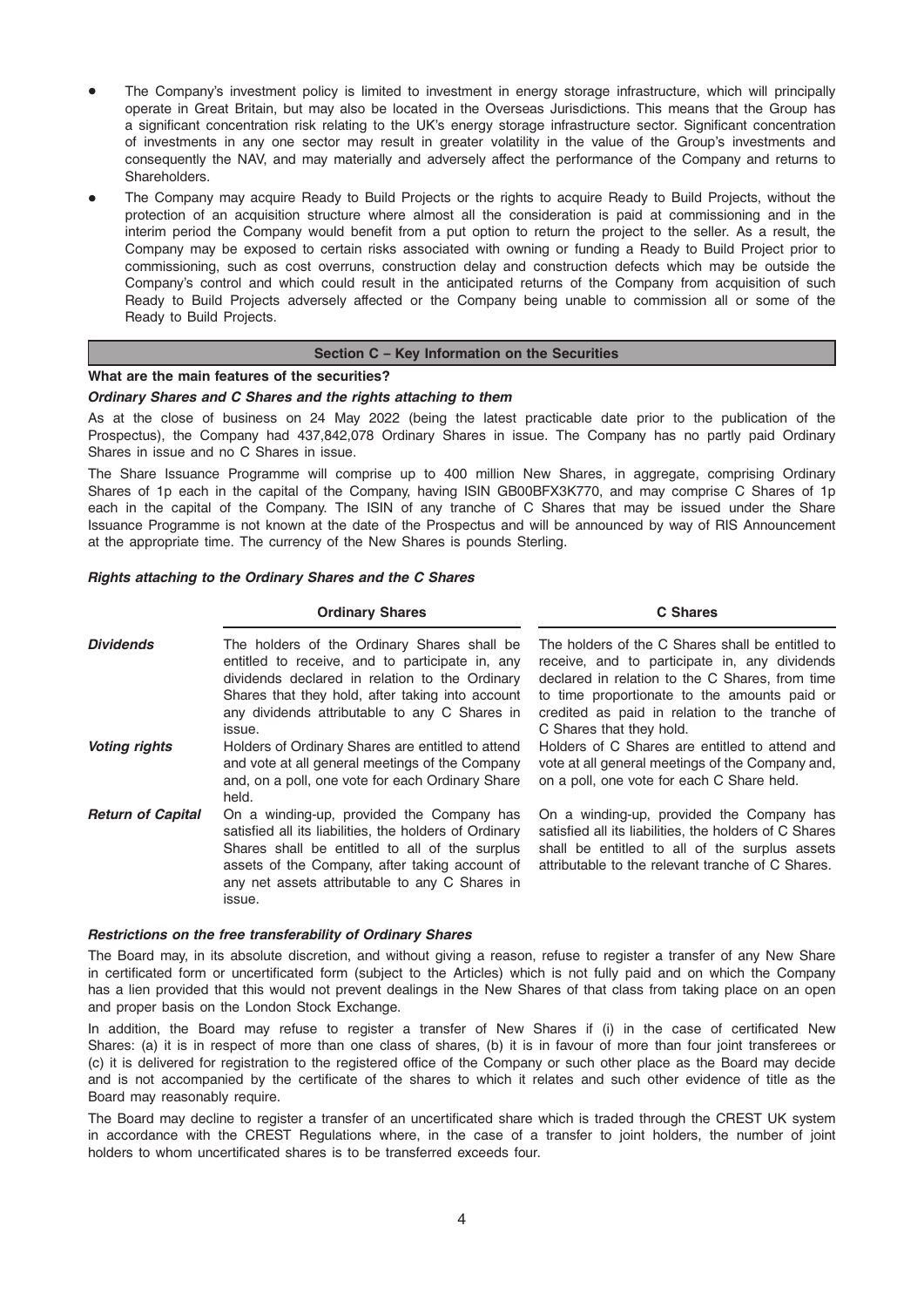## Dividend policy

The Board expects that dividends will constitute the principal element of the return to the holders of Ordinary Shares. On the basis of market conditions as at the date of the Prospectus the Company will target dividend payments of 7.0p per Ordinary Share in the financial year ending 31 December 2022 and in financial periods thereafter.\*

If any C Shares are issued, holders of any class of C Shares following Initial Admission will be entitled to participate in any dividends and other distributions of the Company as the Directors may resolve to pay to holders of that class of C Shares out of the assets attributable to that class of C Shares. For the avoidance of doubt, the targets set out above shall not apply with respect to any tranche of C Shares prior to conversion into Ordinary Shares.

It is intended that dividends on the New Shares will be payable quarterly for the quarters ending in March, June, September and December, all in the form of interim dividends (the Company does not intend to pay any final dividends). The Board reserves the right to retain within a revenue reserve a proportion of the Company's net income in any financial year, such reserve then being available at the Board's absolute discretion for subsequent distribution to Shareholders, subject to the requirements of the IT Regulations.

#### Where will the securities be traded?

Applications will be made to the London Stock Exchange for the New Shares to be admitted to trading on the Specialist Fund Segment.

#### What are the key risks that are specific to the securities?

The key risk factors relating to the New Shares are:

- The Directors are under no obligation to effect repurchases of Ordinary Shares and/or C Shares. Shareholders wishing to realise their investment in the Company may therefore be required to dispose of their Ordinary Shares and/or C Shares (as the case may be) in the market, which may have limited liquidity.
- As the price of shares in an investment trust is determined by the interaction of supply and demand for those shares in the market, the price of shares may fluctuate and may represent a discount or premium to the net asset value per share.
- An investor may not get back the amount invested.

Section D – Key Information on the Offer of Securities to the Public and/or the Admission to Trading on a Regulated Market

## Under which conditions and timetable can I invest in this security?

#### General terms and conditions

The Company intends to issue up to 400 million New Shares in aggregate pursuant to the Share Issuance Programme in Tranches. The size and frequency of each Tranche, and of each placing, offer for subscription and open offer component of each Tranche, will be determined jointly by the Company and Jefferies. The Initial Placing and Subsequent Placings will not be underwritten.

The issuance of each Tranche of New Shares pursuant to the Share Issuance Programme is conditional upon, inter alia:

- (a) the price of the New Shares to be issued in respect of the relevant Tranche being determined by the Directors as described above;
- (b) Admission occurring in respect of the relevant Tranche;
- (c) the Issue Agreement becoming otherwise unconditional in respect of the relevant Tranche, and not being terminated in accordance with its terms, in each case before Admission of the relevant Tranche of New Shares becomes effective; and
- (d) if a supplementary prospectus is required to be published in accordance with FSMA, such supplementary prospectus being approved by the FCA and published by the Company in accordance with the Prospectus Rules.

The Share Issuance Programme was announced on 25 May 2022 and will close on 24 May 2023 (or any earlier date on which it is fully subscribed). Initial Admission and crediting of CREST accounts in respect of the Initial Tranche is expected to take place at 8.00 a.m. on 31 May 2022.

If an existing Shareholder does not subscribe under the relevant Tranche for such number of New Shares as is equal to their proportionate ownership of existing Ordinary Shares, their proportionate ownership and voting interests in the Company will be reduced and the percentage that their existing Ordinary Shares will represent of the total share

This is a target only and is based on current market conditions as at the date of the Prospectus and is not a profit forecast. There can be no assurance that this target will be met or that the Company will make any distributions at all. This target should not be taken as an indication of the Company's expected or actual current or future results. The Company's actual return will depend upon a number of factors, including but not limited to the amount raised pursuant to the Share Issuance Programme, the Company's net income and the Company's ongoing charges figure. Accordingly, investors should not place any reliance on this target in deciding whether to invest in New Shares or assume that the Company will make any distributions at all. Potential investors should decide for themselves whether or not the return is reasonable or achievable in deciding whether to invest in the Company.